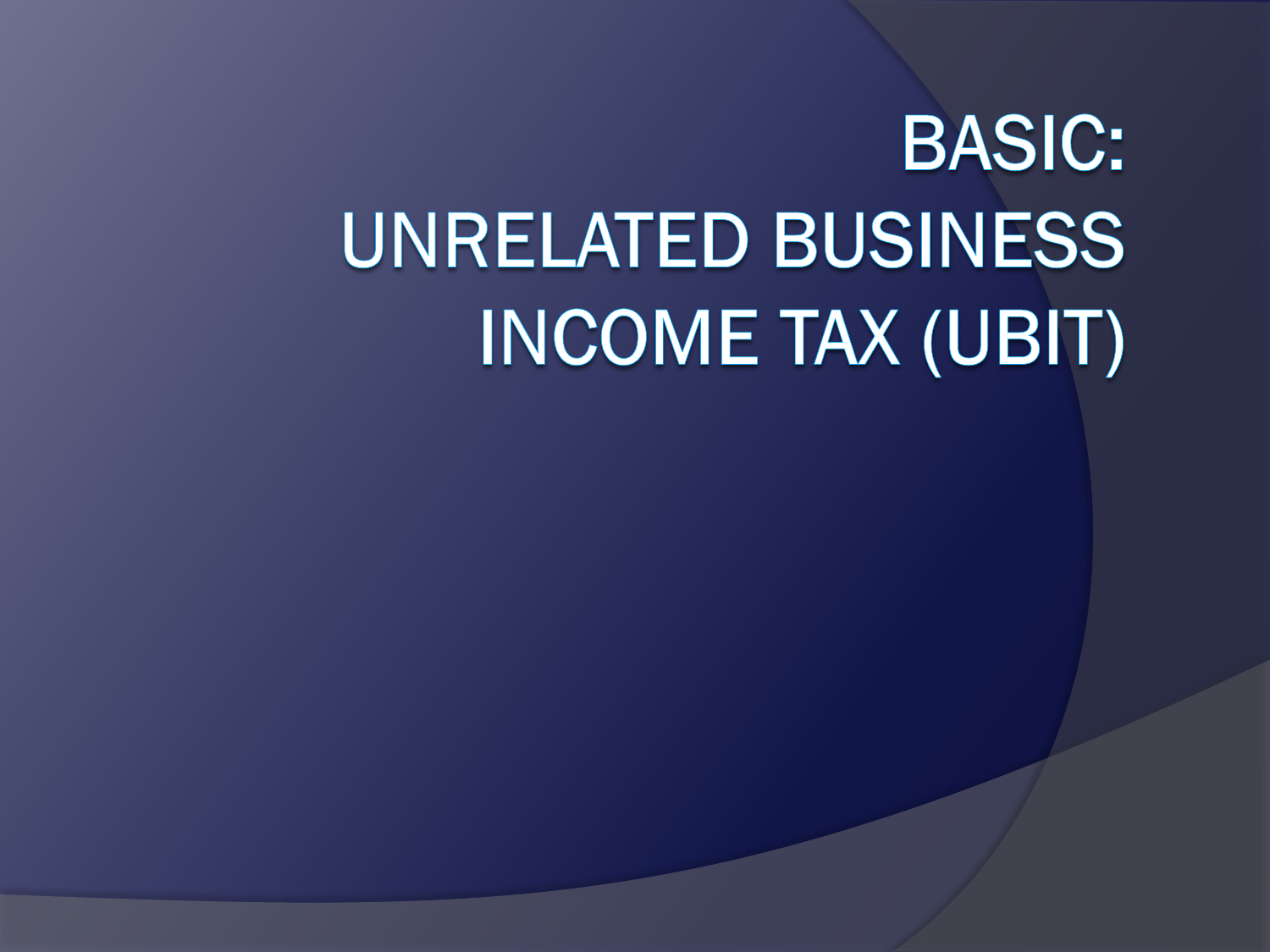

- **O** UBIT background
- Definition of Unrelated Business Income
- Exclusions from UBIT
- Potential UBI-Generating activities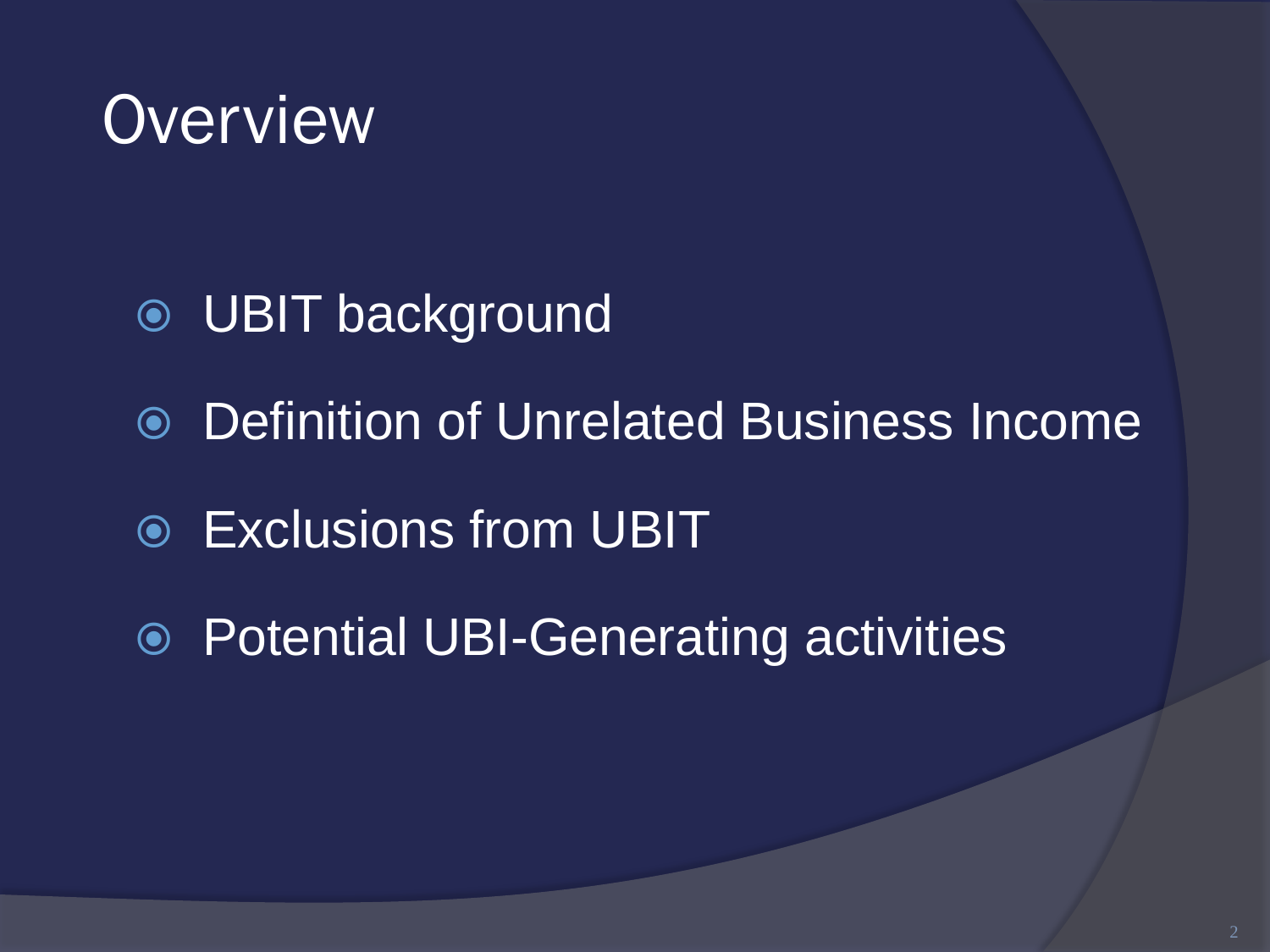## UBIT Background

 First enacted by Congress in 1950 to eliminate unfair competition between taxexempt and for-profit organizations.

 Revenue Act of 1951 expanded scope of UBIT to include public colleges and universities.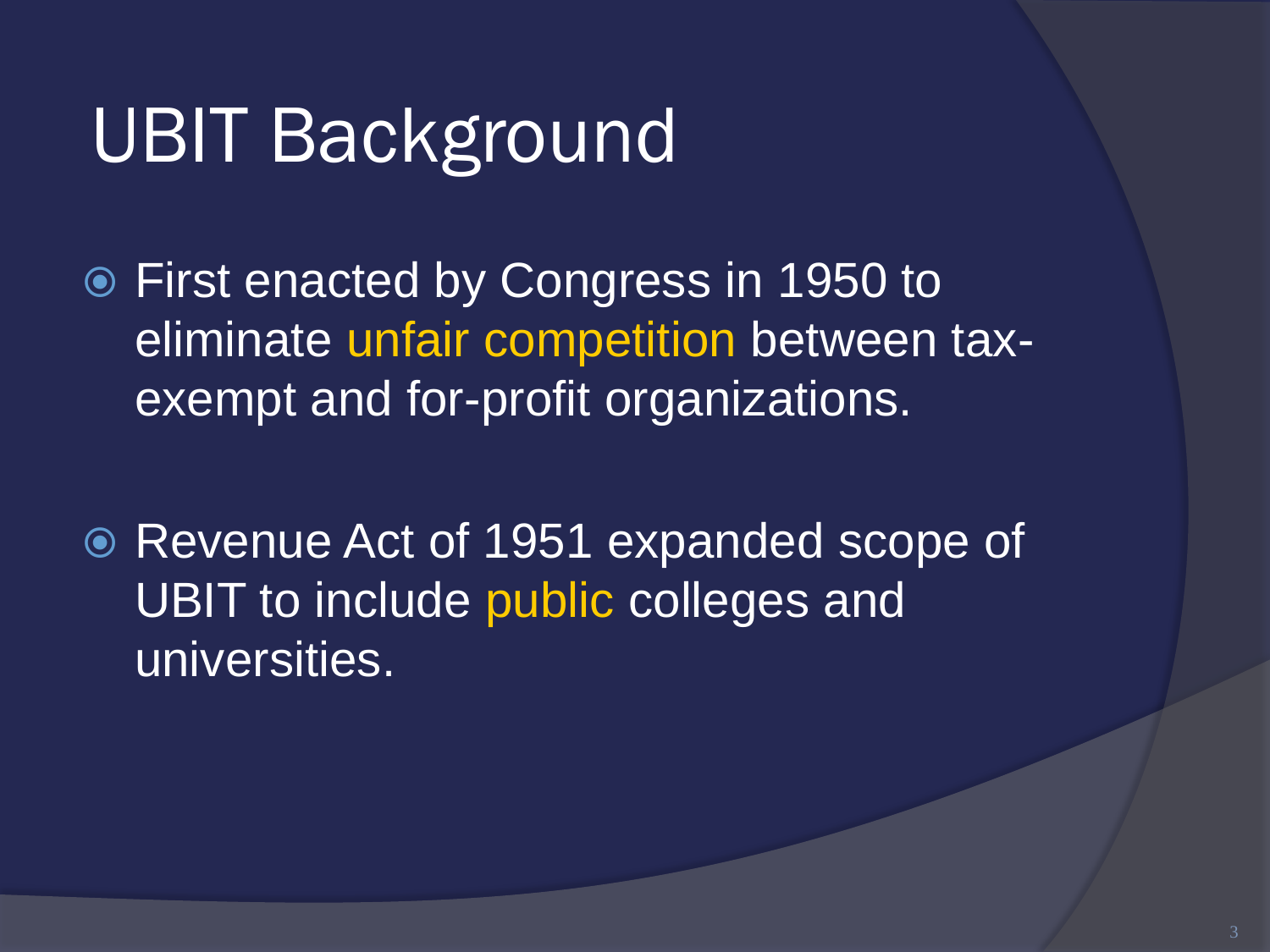## UBIT Background

- Tax Reform Act of 1969 extended UBIT to all tax-exempt organizations (including churches), except government entities.
- **◎ IRS Compliance Project in 2008** focusing on higher education. Final report was completed in April this year.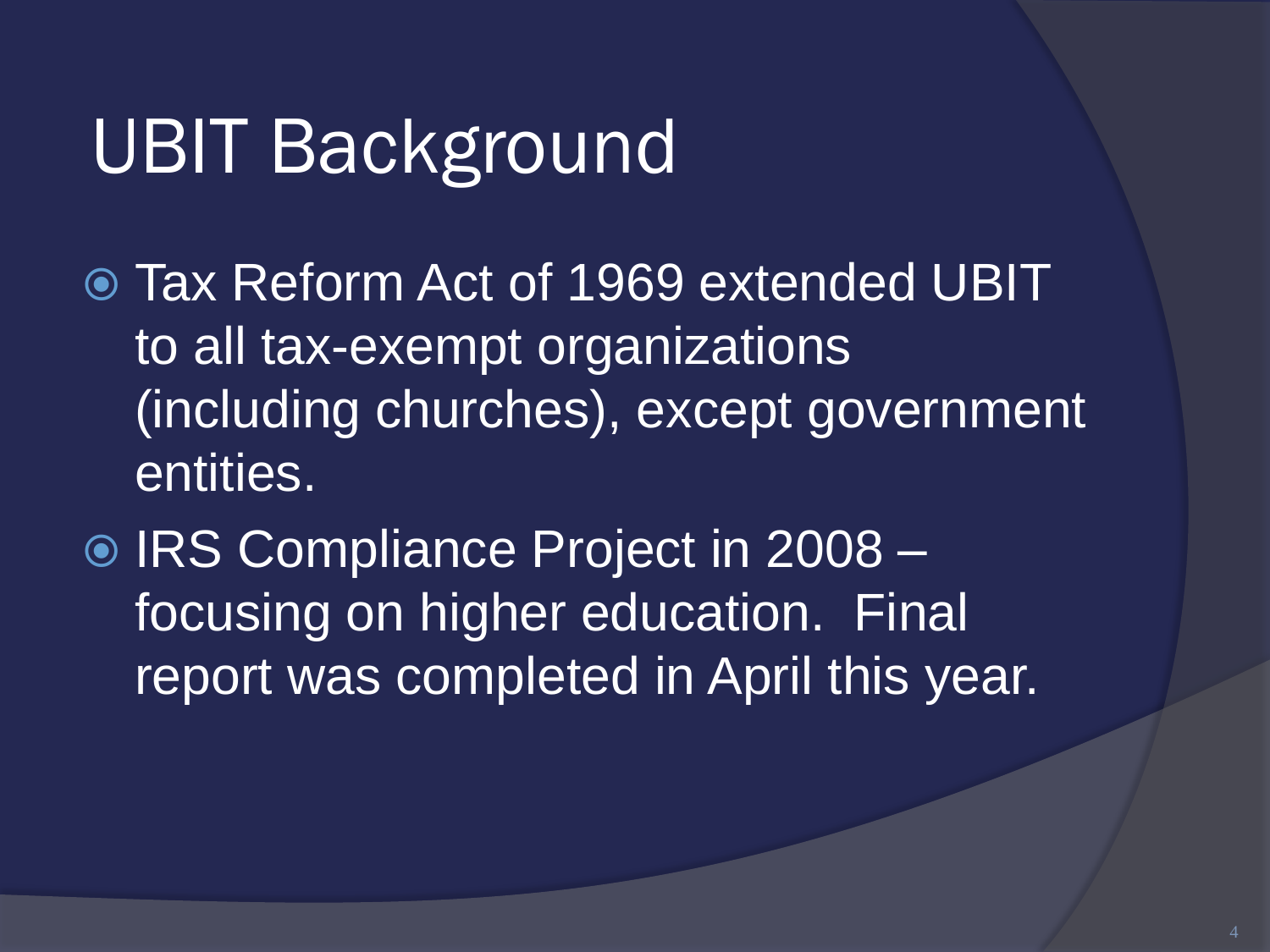## Definition of UBIT

Unrelated business income is defined as gross income derived by an exempt organization from any unrelated trade or business that is regularly carried on.

- Trade or Business
- Regularly Carried On
- Not Substantially Related to Exempt Purpose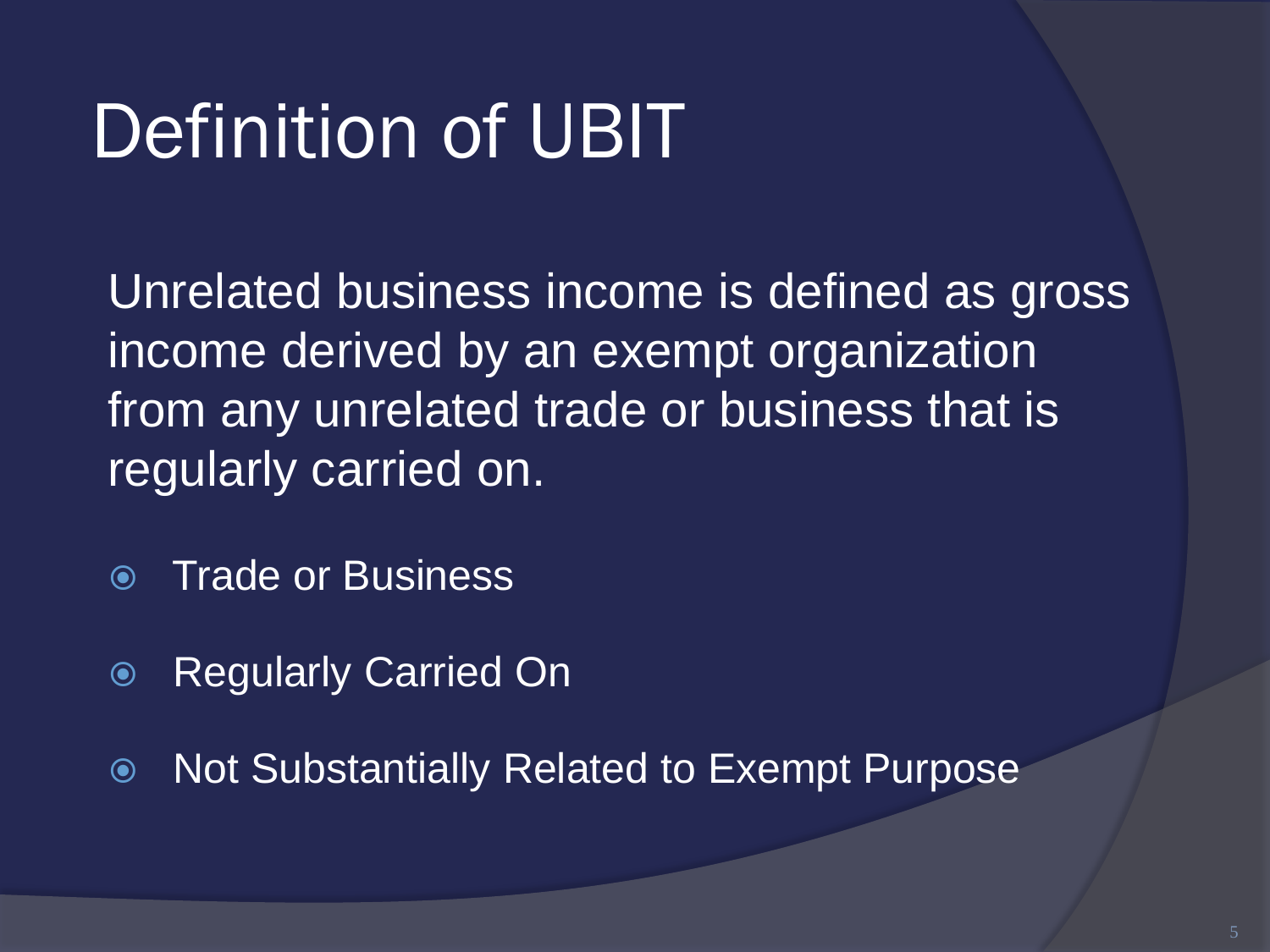## Trade or Business

#### IRC Sec 513 (c)

**Trade or business includes any activity which** is carried on for the production of income from the sale of goods or the performance of services.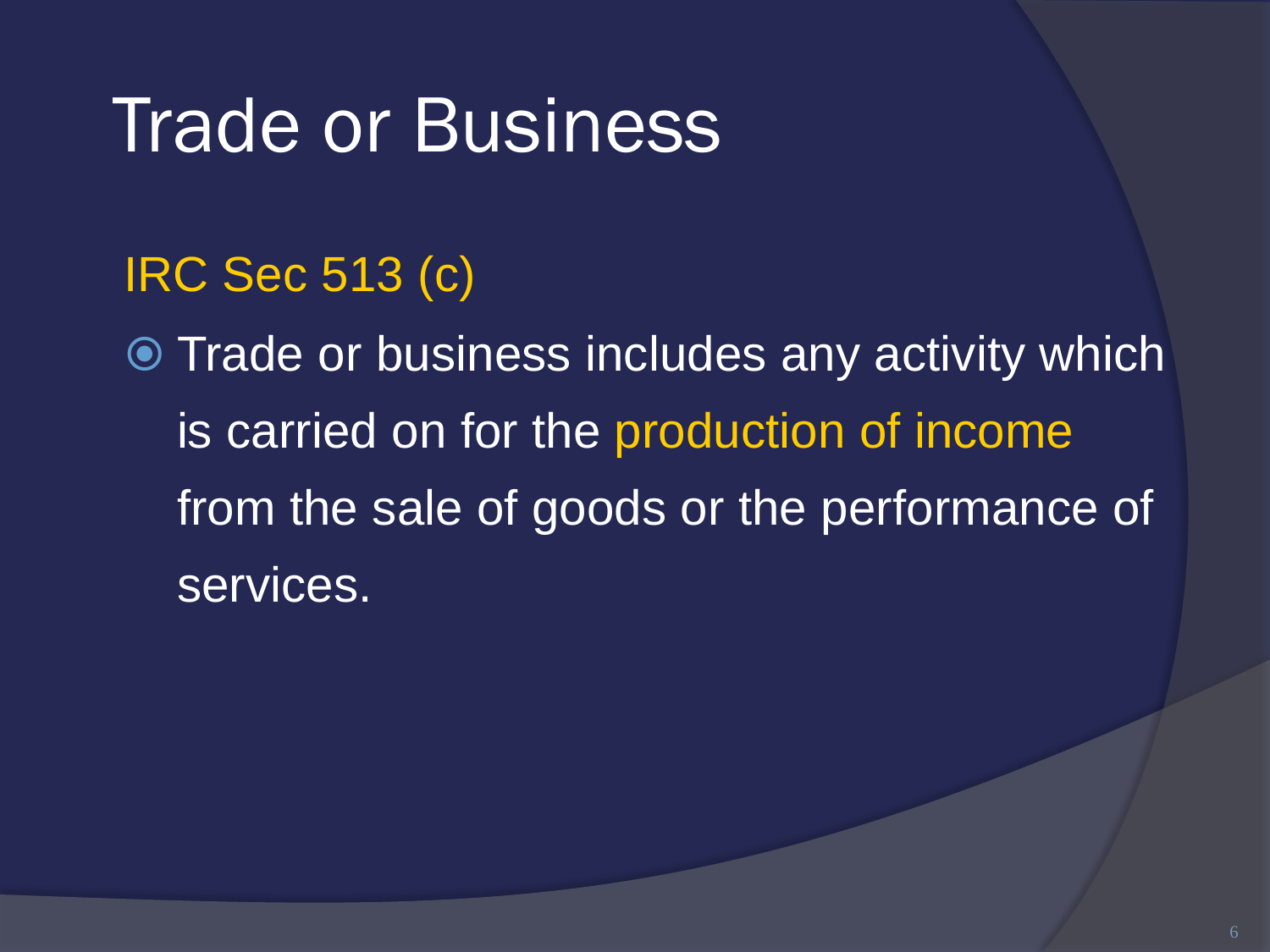## Regularly Carried On

#### Reg. Sec. 1-513-1 (c)

**Trade or business must be regularly carried** on. IRS generally compares time span of comparable commercial activity to time span of activity conducted by exempt organization.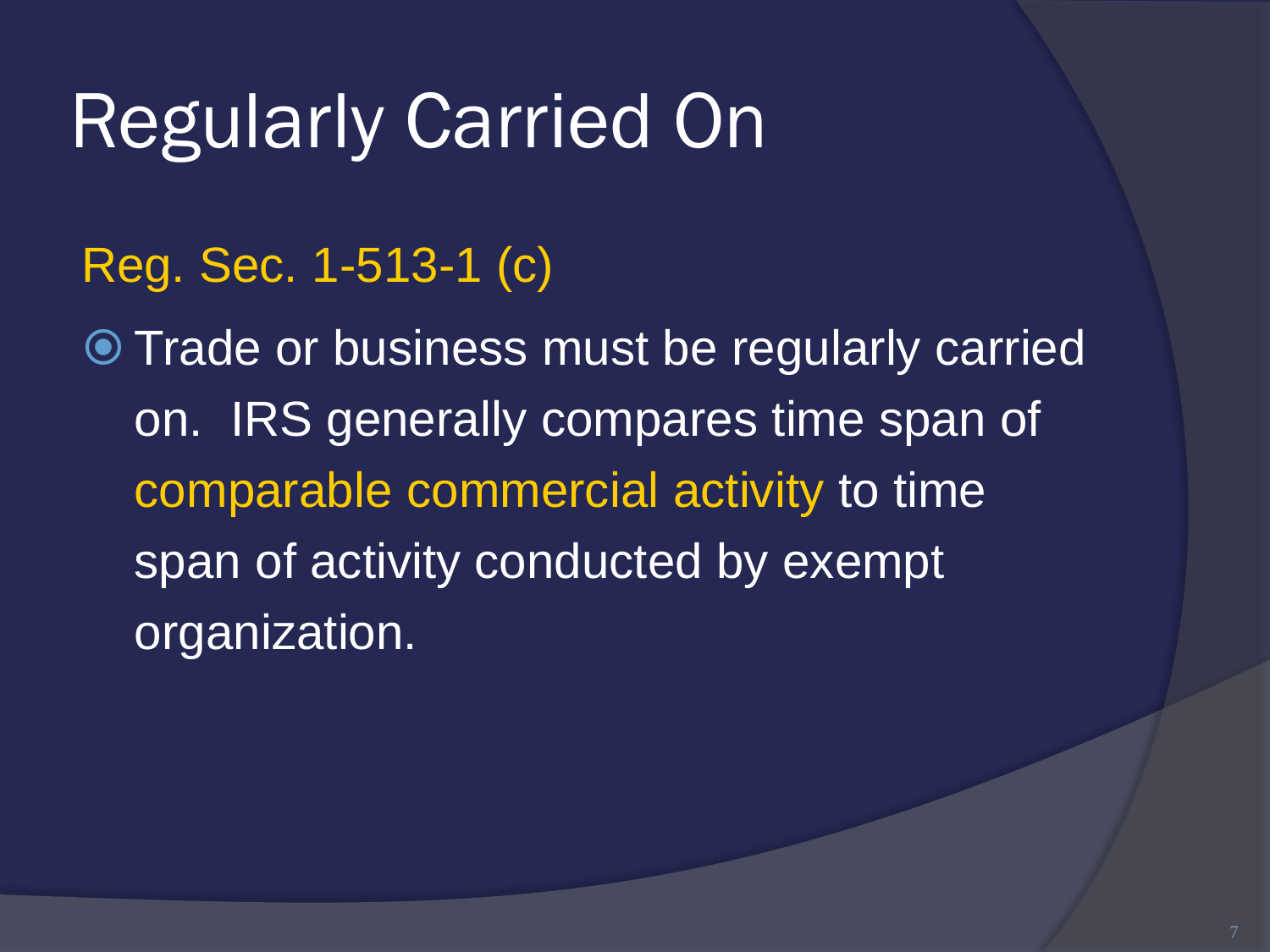## Regularly Carried On

 Activities engaged in only discontinuously or periodically will not be considered regularly carried on if they are conducted without the competitive and promotional efforts typical of commercial endeavors.

**■** Income producing or fundraising activities lasting only a short period of time on an annual basis would not be considered regularly carried on.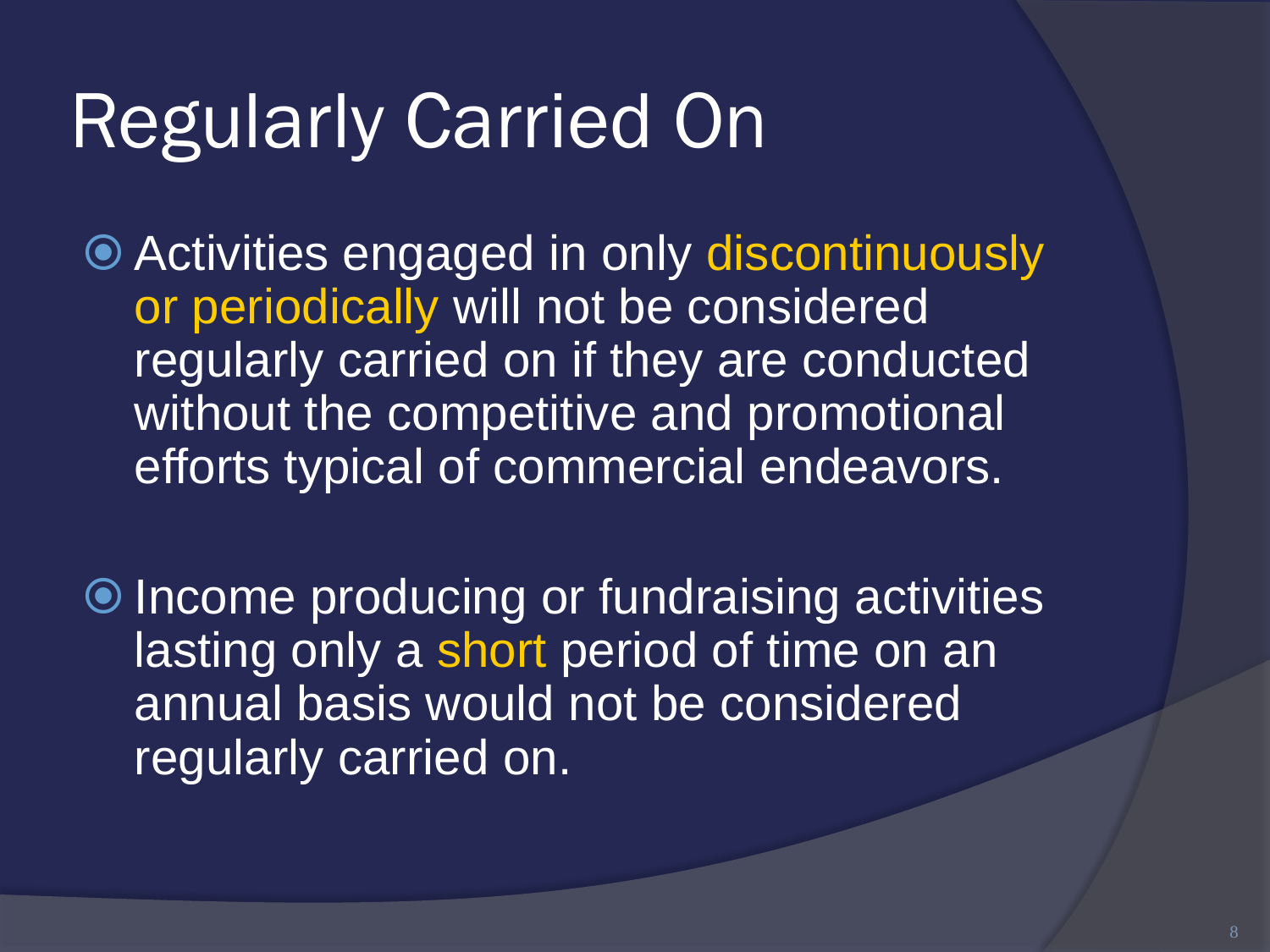## Not Substantially Related

#### IRC Sec. 513(a)

 Any trade or business, the conduct of which is not substantially related to the performance of the organization's charitable, educational, or other purpose that constitutes basis for exemption under Sec. 501 (c)(3).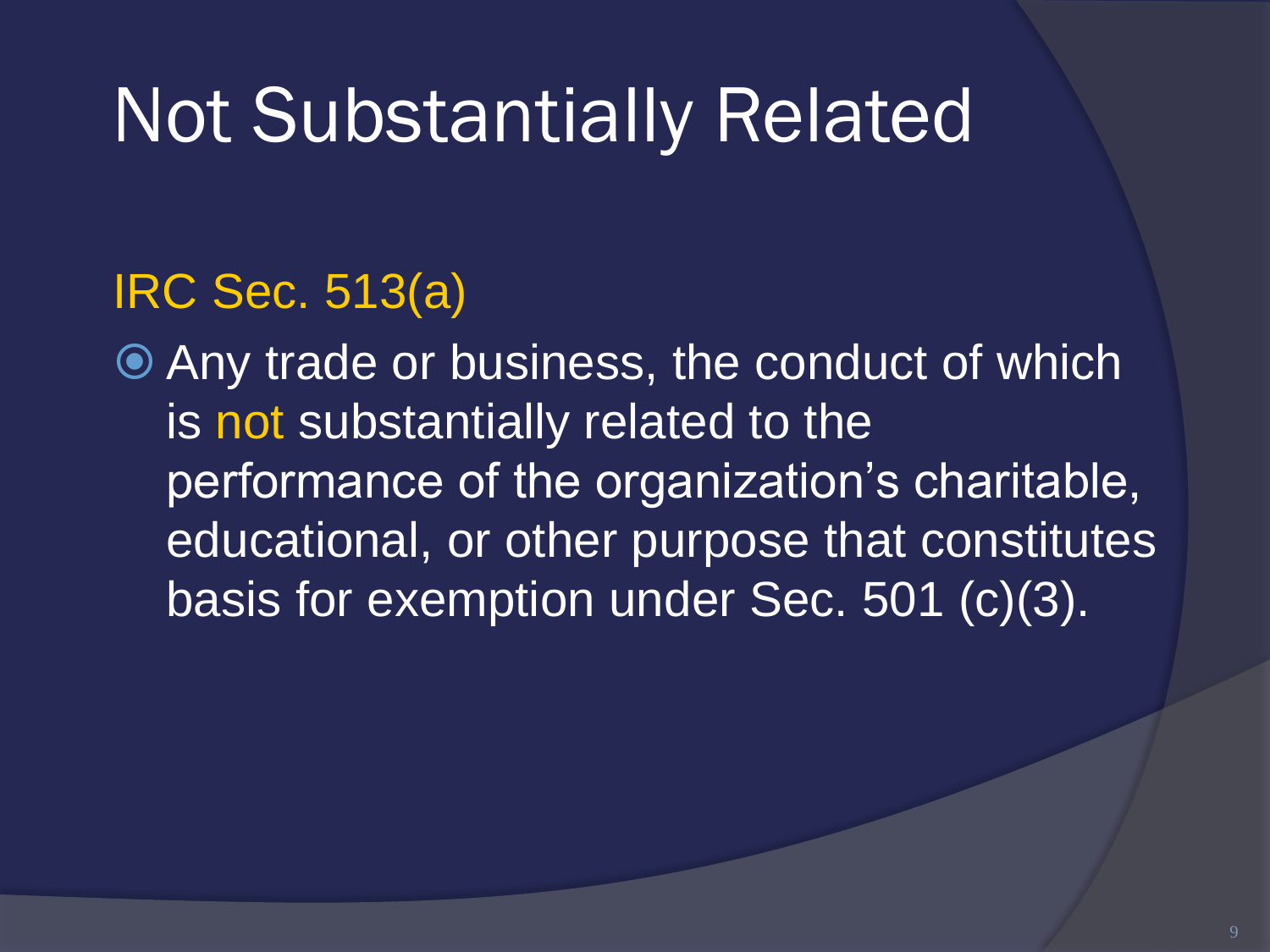## Not Substantially Related

Whether a trade or business is substantially related to an organization's purpose depends on the facts and circumstances.

Activity must contribute importantly to the accomplishment of the exempt purpose.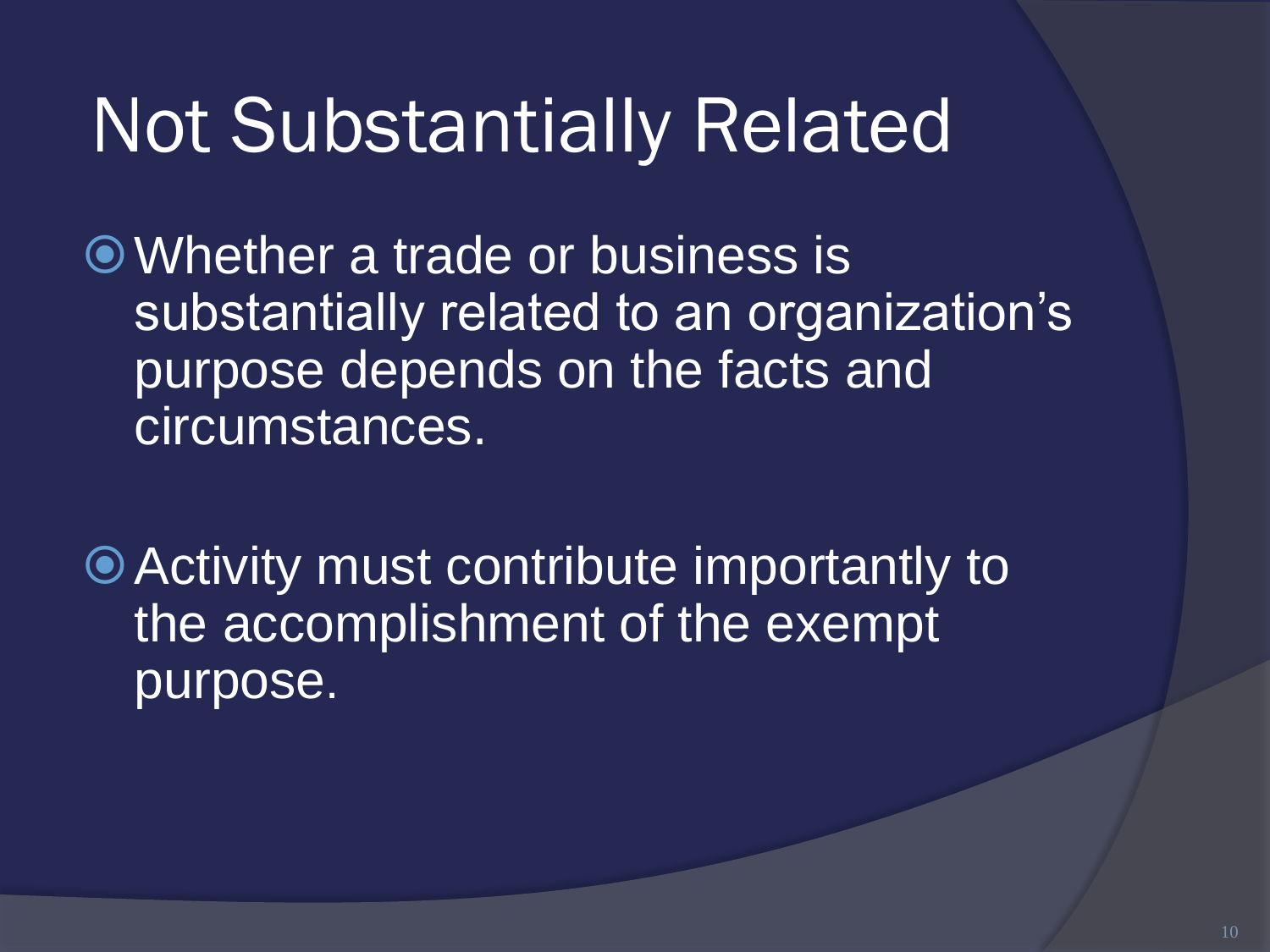## Exclusions from UBI

- **O** Interest, dividends, and annuities
- O Capital gains
- **◎** Royalties
- **Example 2 Rent from real property**
- O Research
- Business conducted by volunteers
- O Convenience exception
- O Sale of donated merchandise
- Qualified sponsorship payments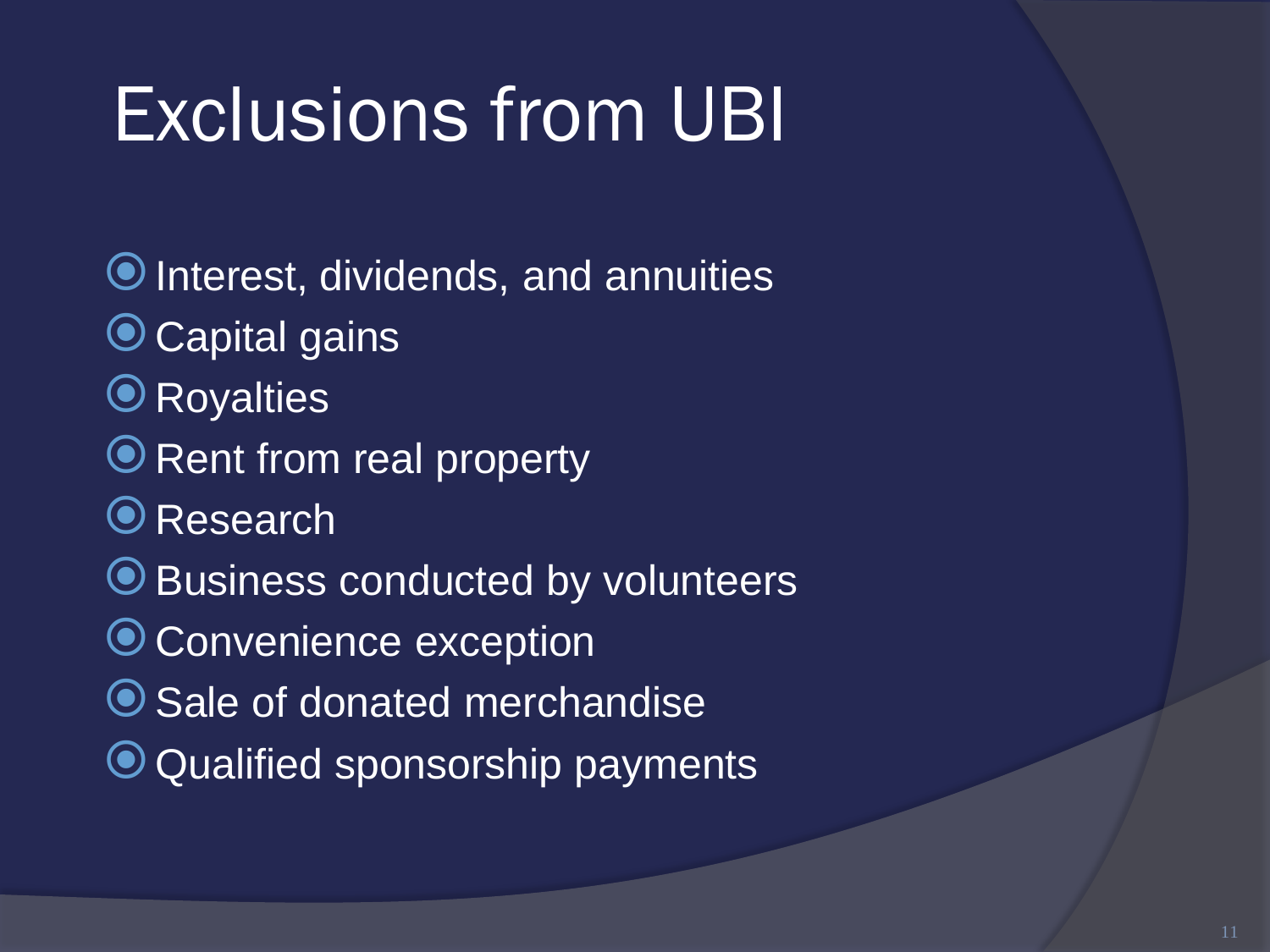## Interest and Dividends

IRC Sec. 512(b)(1)

 $\odot$  Interest, dividends, and payments connected with loans and annuities are exempt from UBIT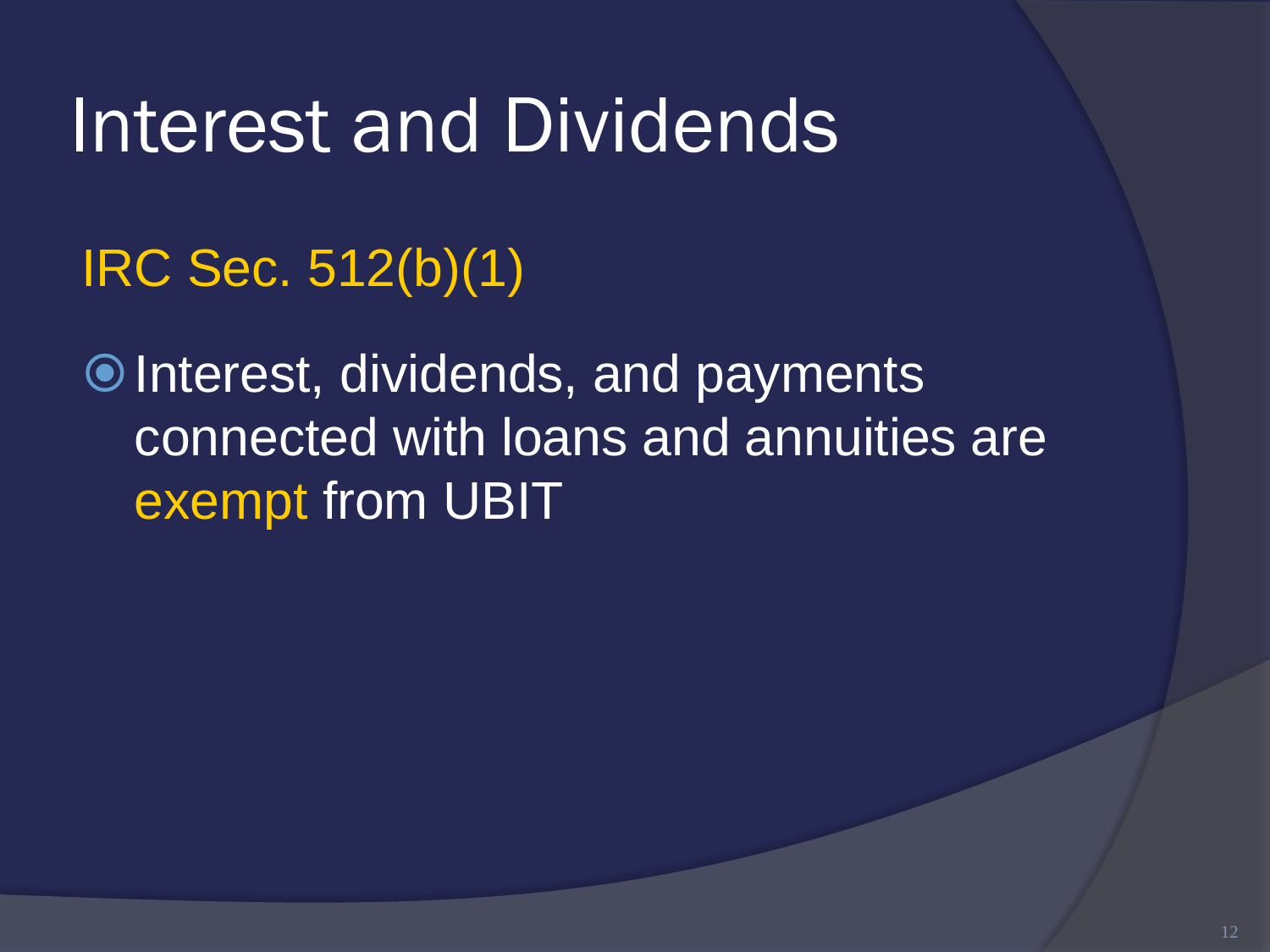## Interest and Dividends

●Securities purchased on margin are considered debtfinanced property and subject to UBIT.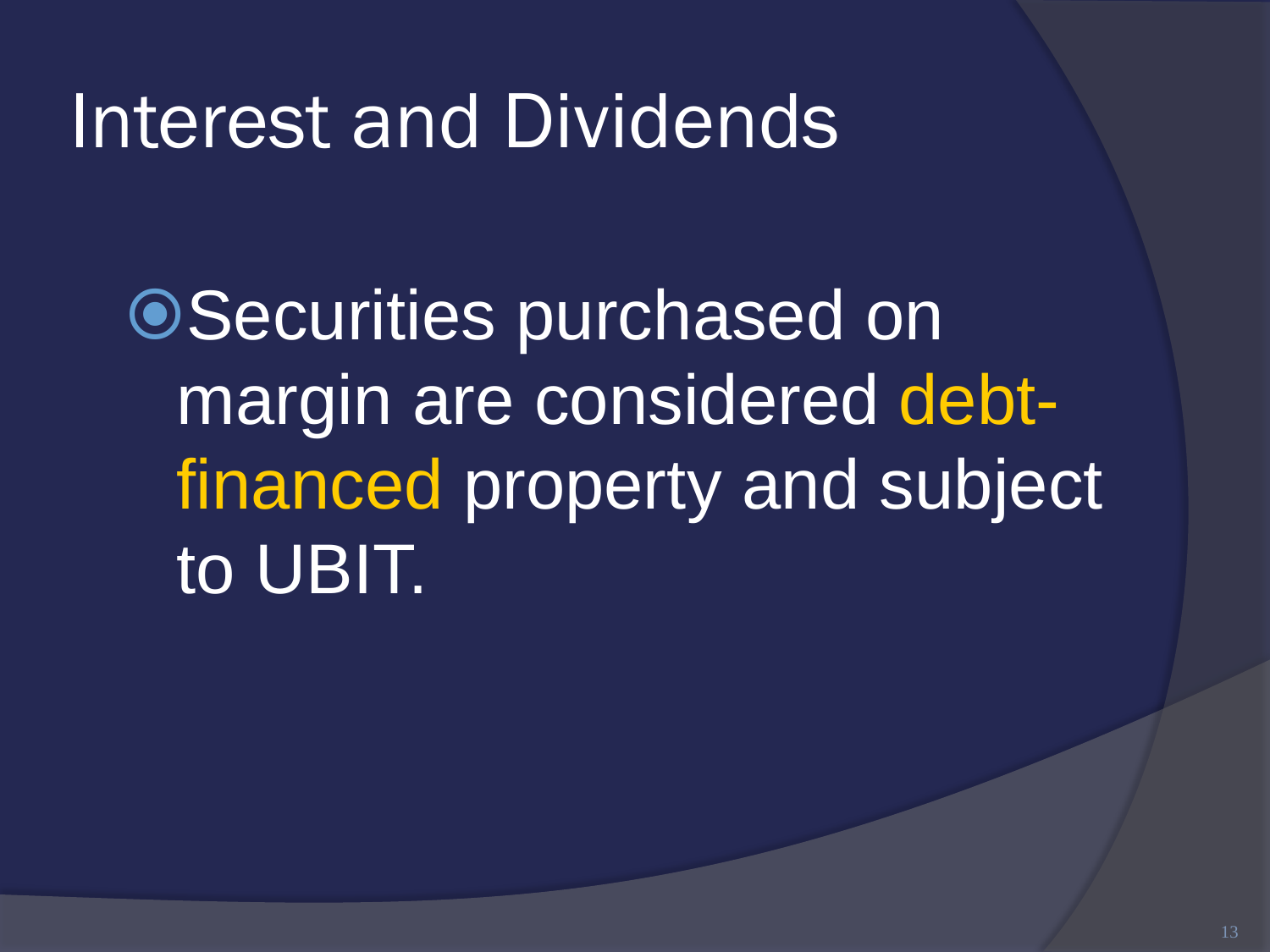## Capital Gains

#### IRC Sec. 512(b)

- All gains and losses from the sale, exchange, or other disposition of property are excluded from the computation of an organization's UBTI.
- Exclusion does not apply to property that is treated as inventory in the hands of the institution, or property that is held primarily for sale to customers in the ordinary course of trade or business.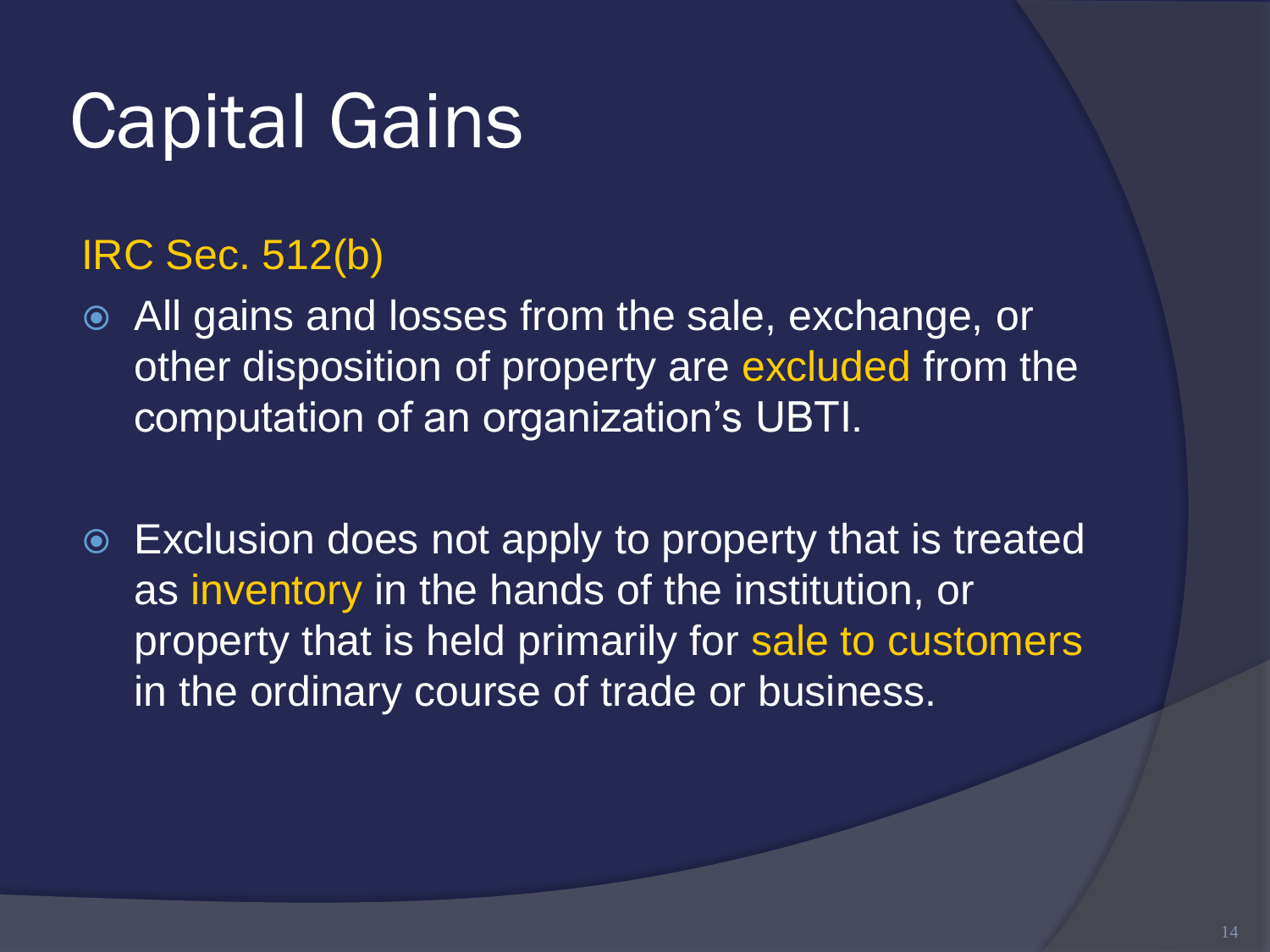## **Royalties**

#### IRC Sec. 512(b)(1)

- **All royalties excluded whether measured by** production or by gross or taxable income from the property.
- Royalties are defined as payments for the use of the payee's intangible property--trademarks, patents, and copyrights.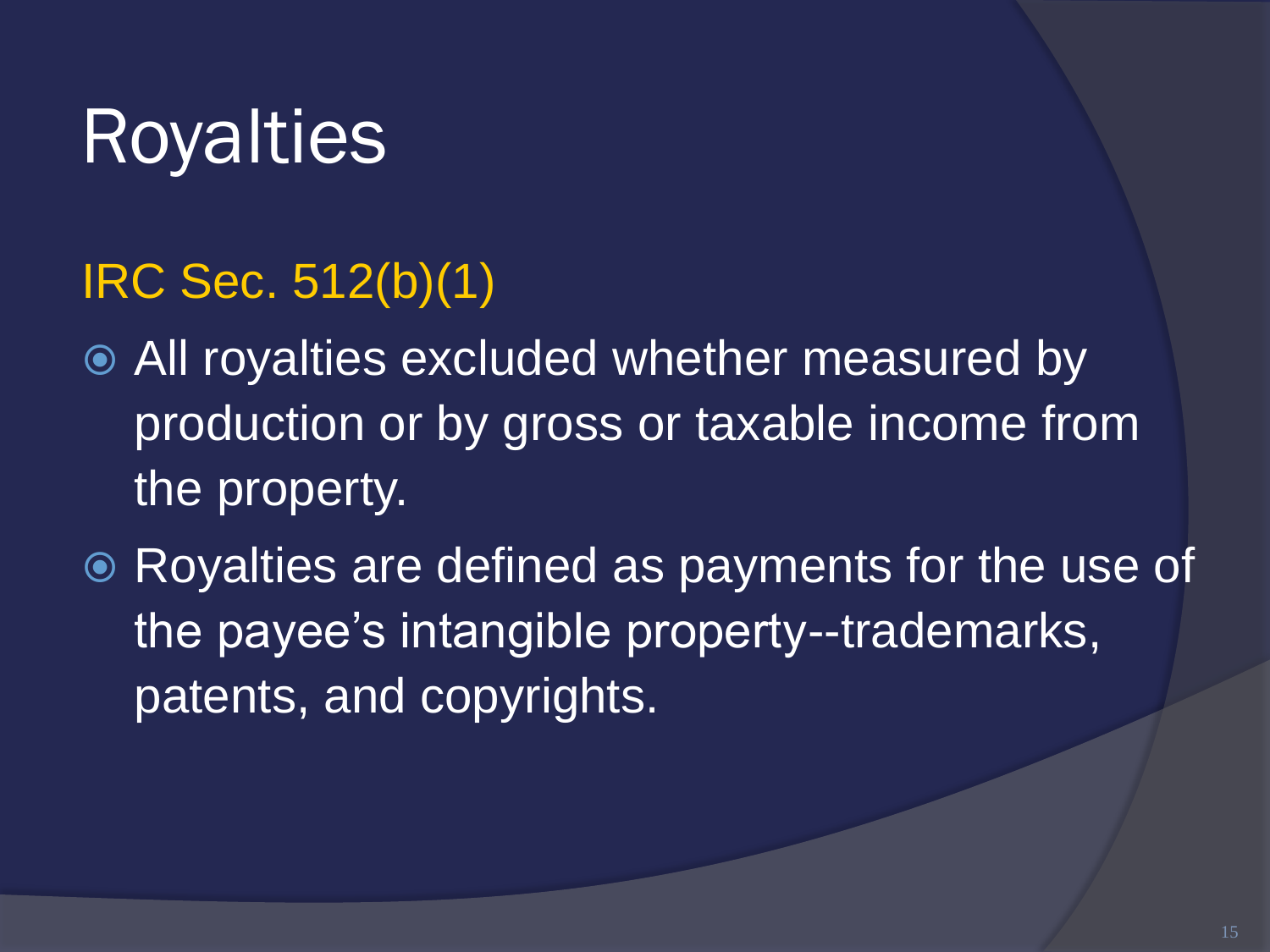## Royalties

Exceptions to the exclusion for royalties:

- Debt-financed property Property held to produce income that has acquisition related indebtedness.
- Substantial services Active involvement in enterprise generating the revenue.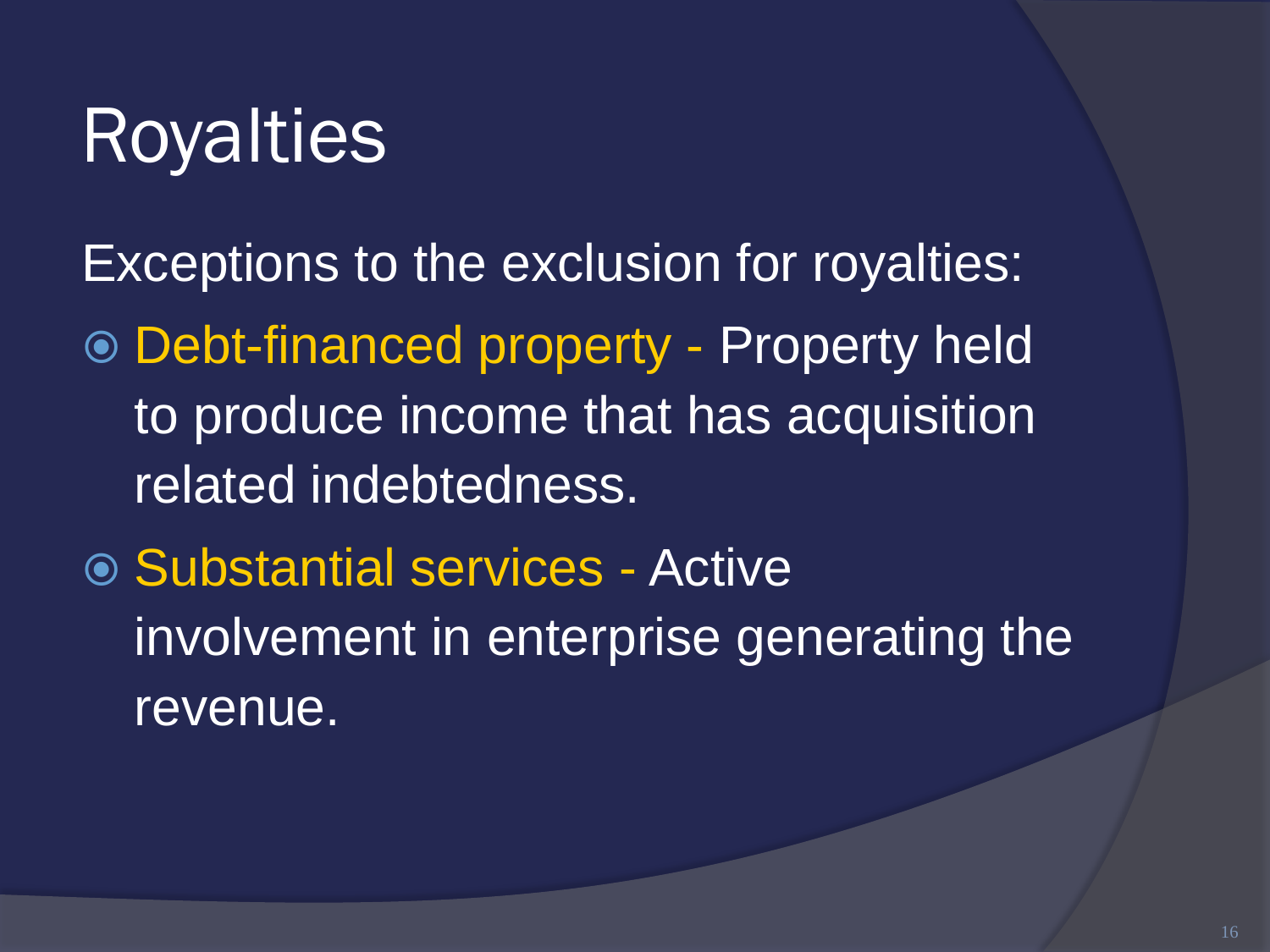### Rent from Real Property

### IRC Sec. 512(b)(3)

**■** Rent from real property and certain personal property leased with real property is excluded from UBIT.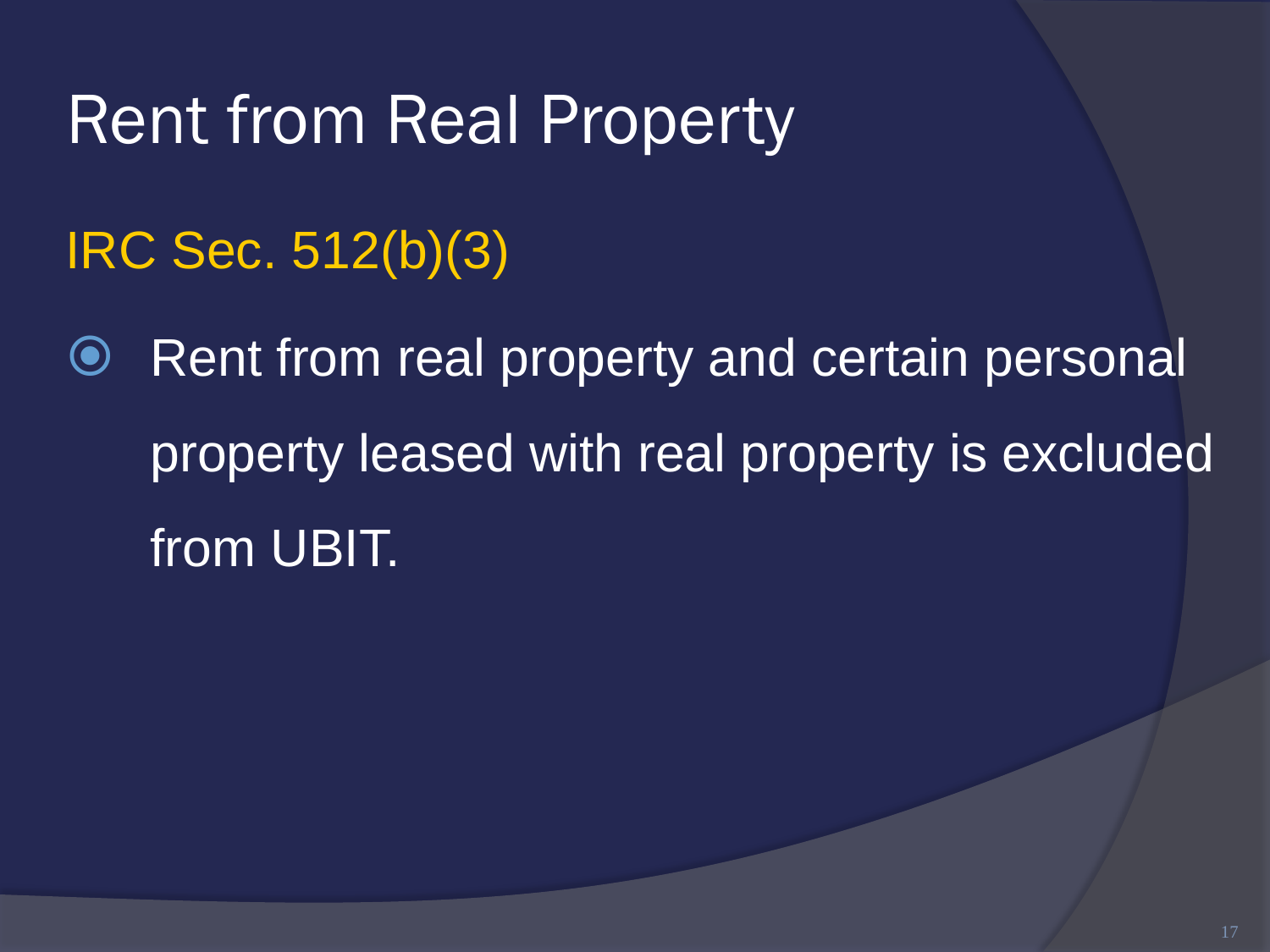### Rendering of Services with Rents

 Amounts paid for occupancy of space are not excludable rents if owner provides services for convenience of occupant.

**■** Services are considered rendered to occupant if primarily for his/her convenience, and go beyond usual services rendered in connection with rental of rooms or other space.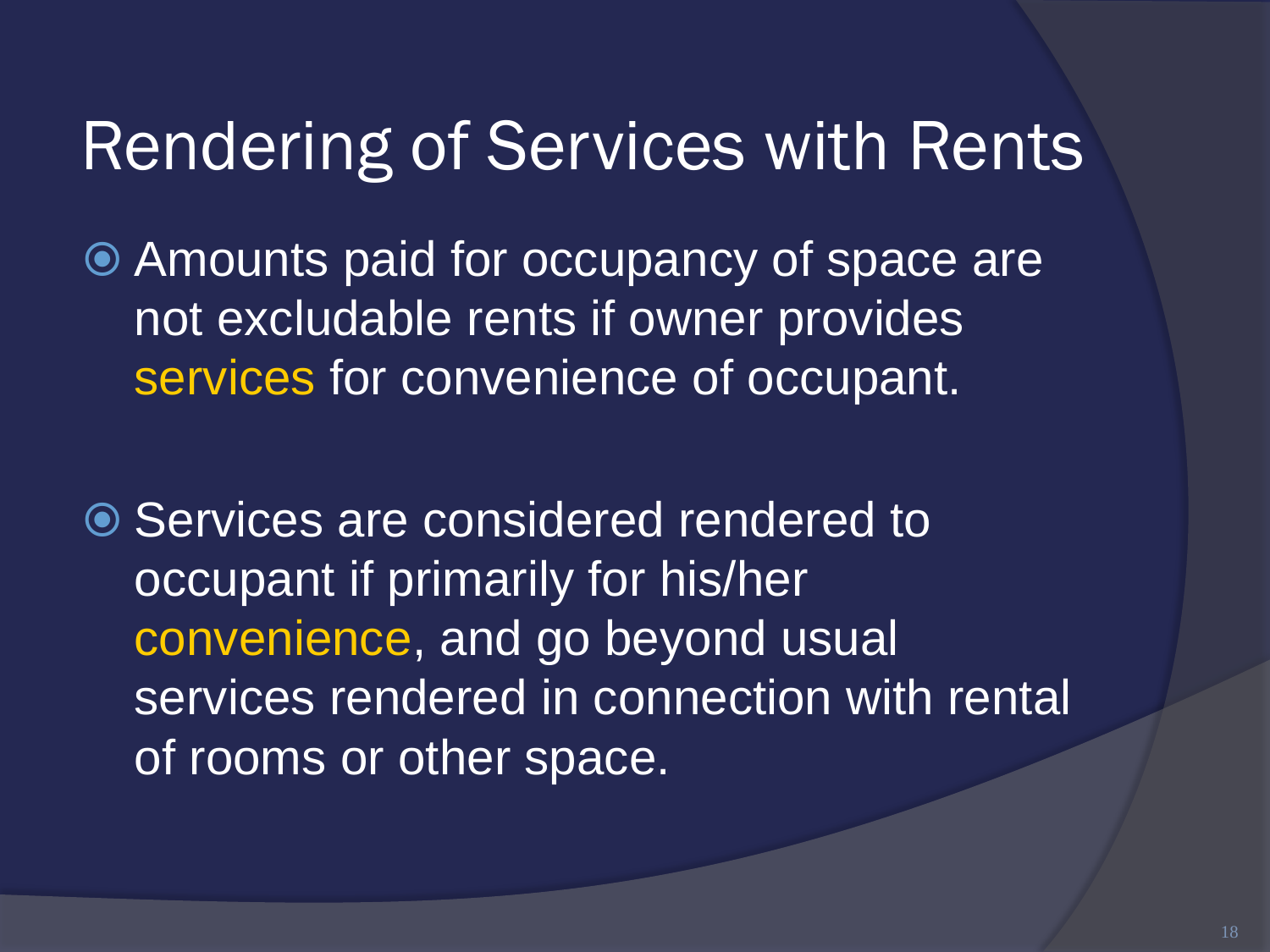### Rendering of Services with Rents

 Maid or linen services go beyond usual services; furnishing heat and light and cleaning of public entrances do not.

**■ IRS has determined rental of parking** spaces to general public is not rent from real property, regardless of whether any services are provided.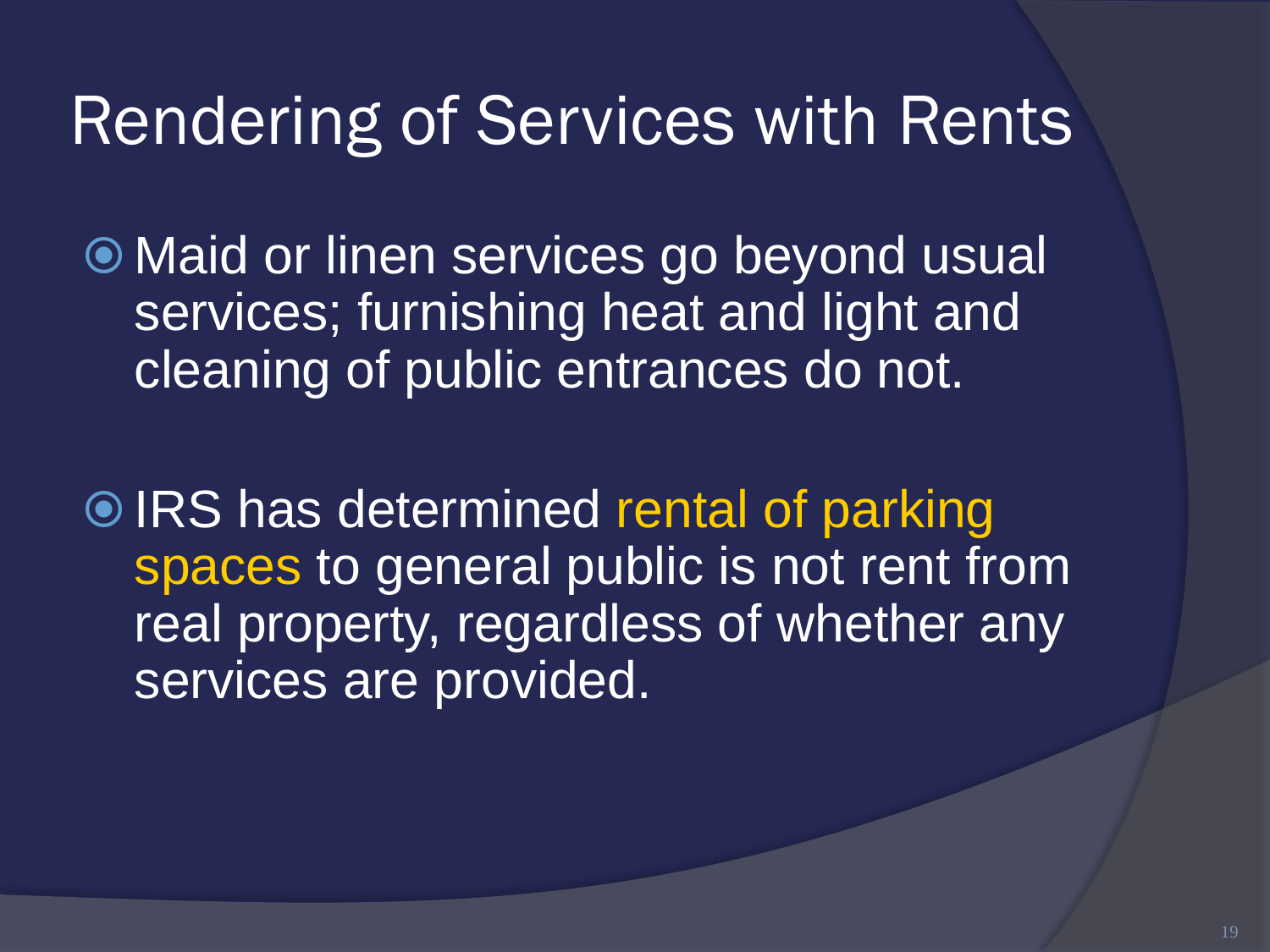## Rents from Personal Property

**• Rents from personal property must be an** incidental part of the total rents received to be excludable. Rules on personal property rent 10% or less is incidental and not taxable ● 11-50% taxable in proportion to total rents **☉ 51% or more is 100% taxable**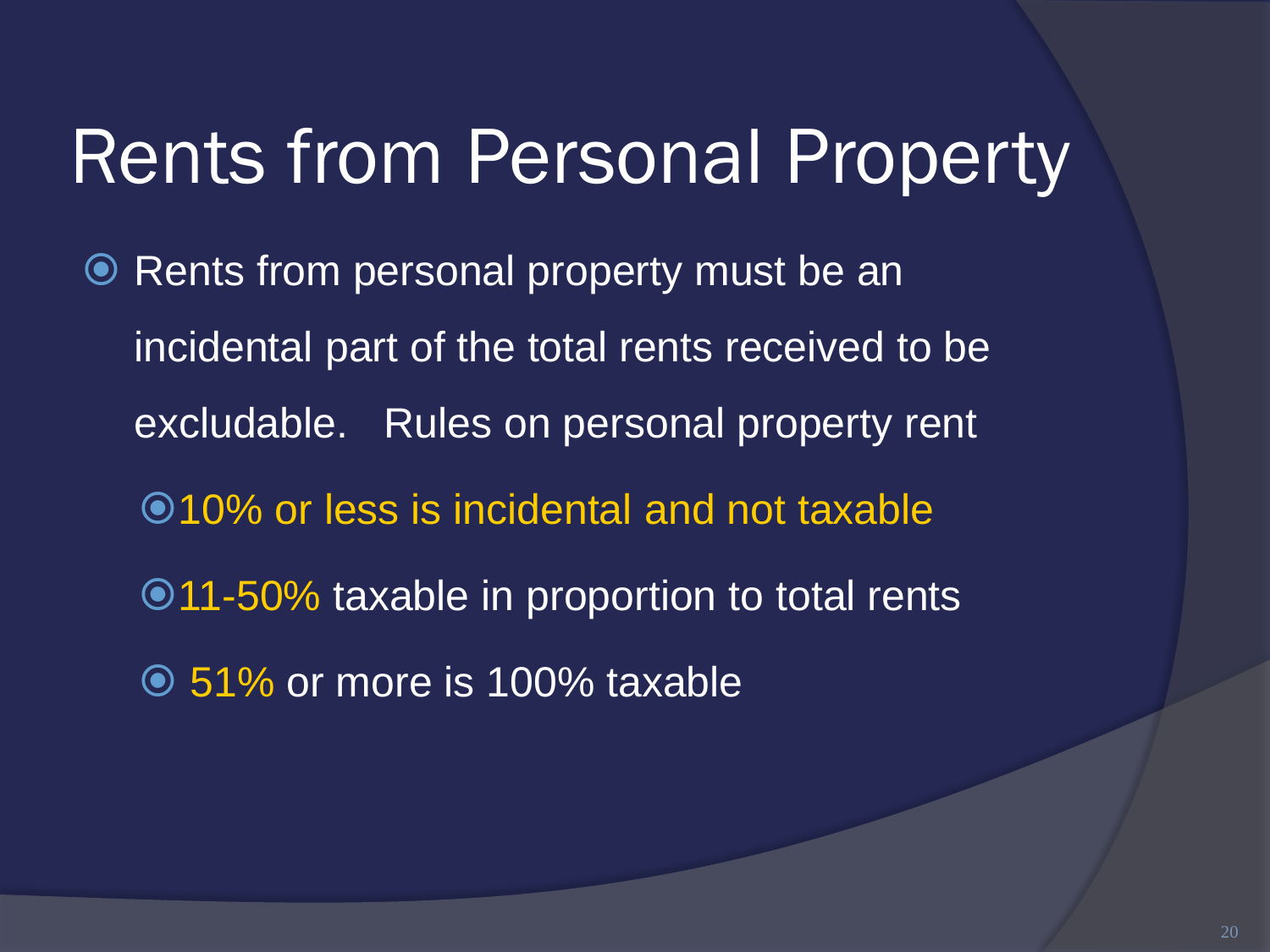## Research

IRC 512(b)(7-9) - Excludable research:

- Research done for the United States or any of its agencies or instrumentalities.
- Research done by a college, university, or hospital.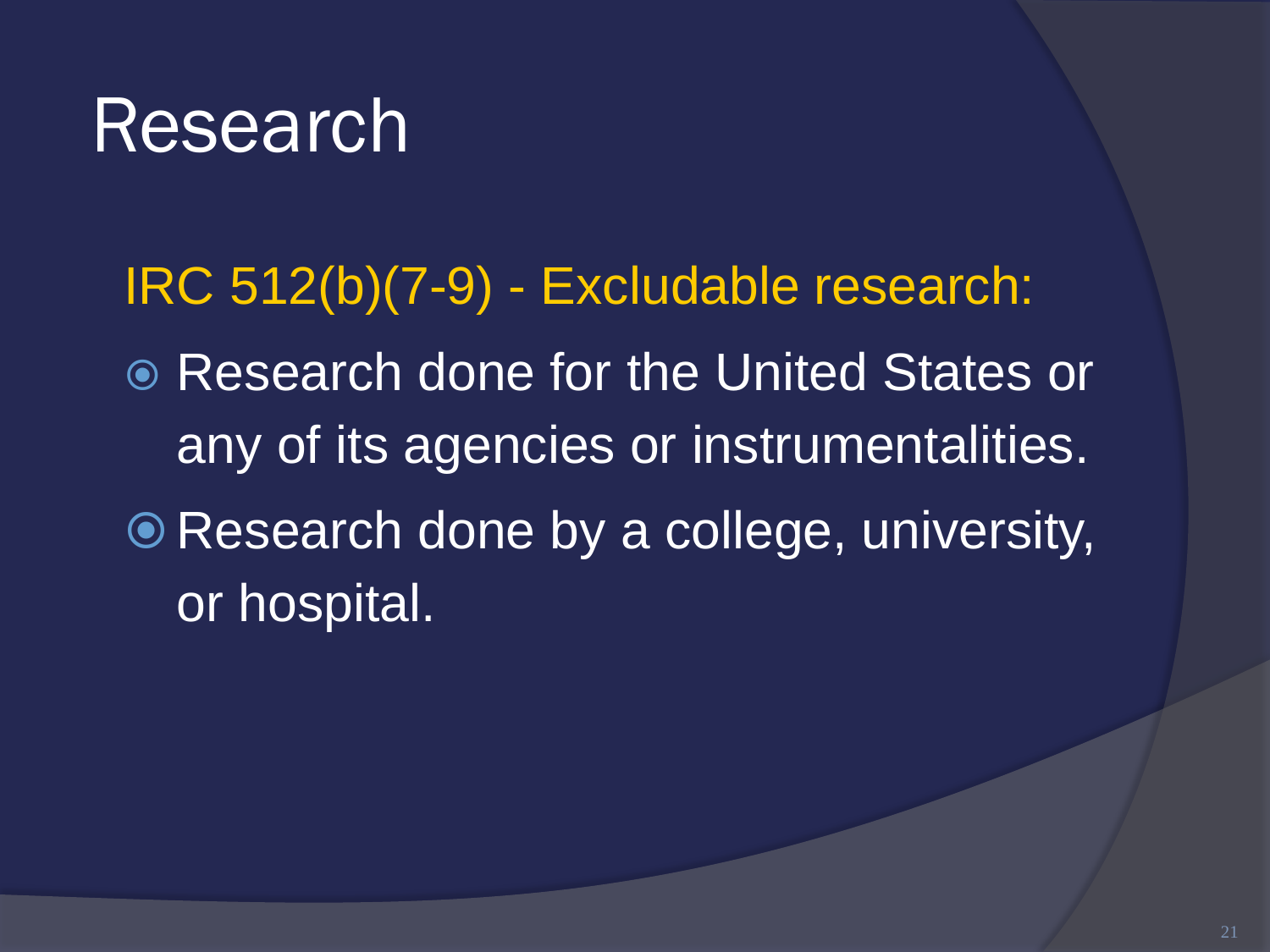## Research

Excludable research (continued):

- Research done by organizations operated primarily for the purpose of carrying on fundamental research the results of which are freely available to the public.
- **Research does not include testing, e.g.** clinical trials.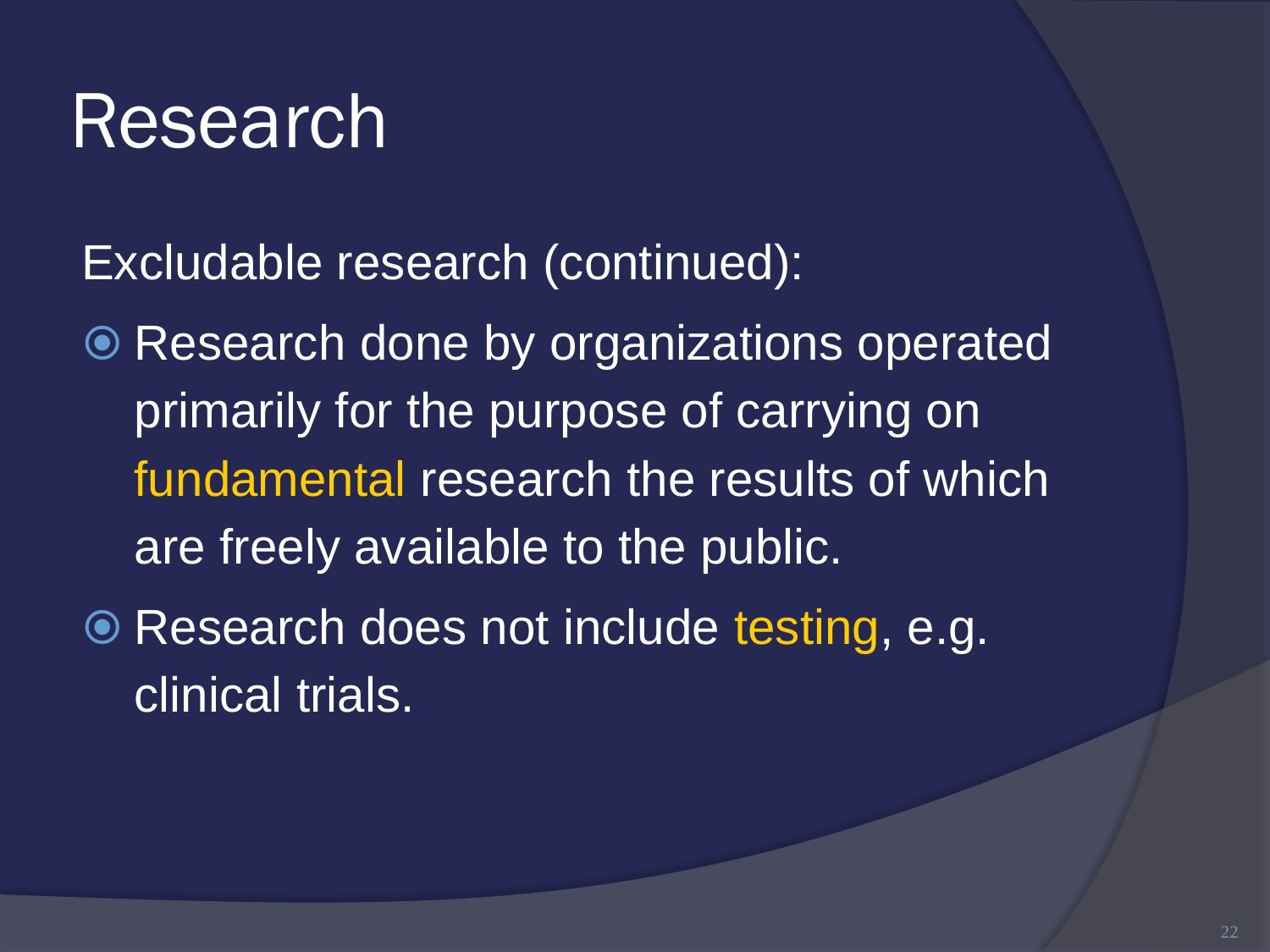Business Conducted by Volunteers

IRC Sec. 513(a)(1)

O If substantially all the work in carrying on the business is performed by volunteers, the activity is not an unrelated trade or business.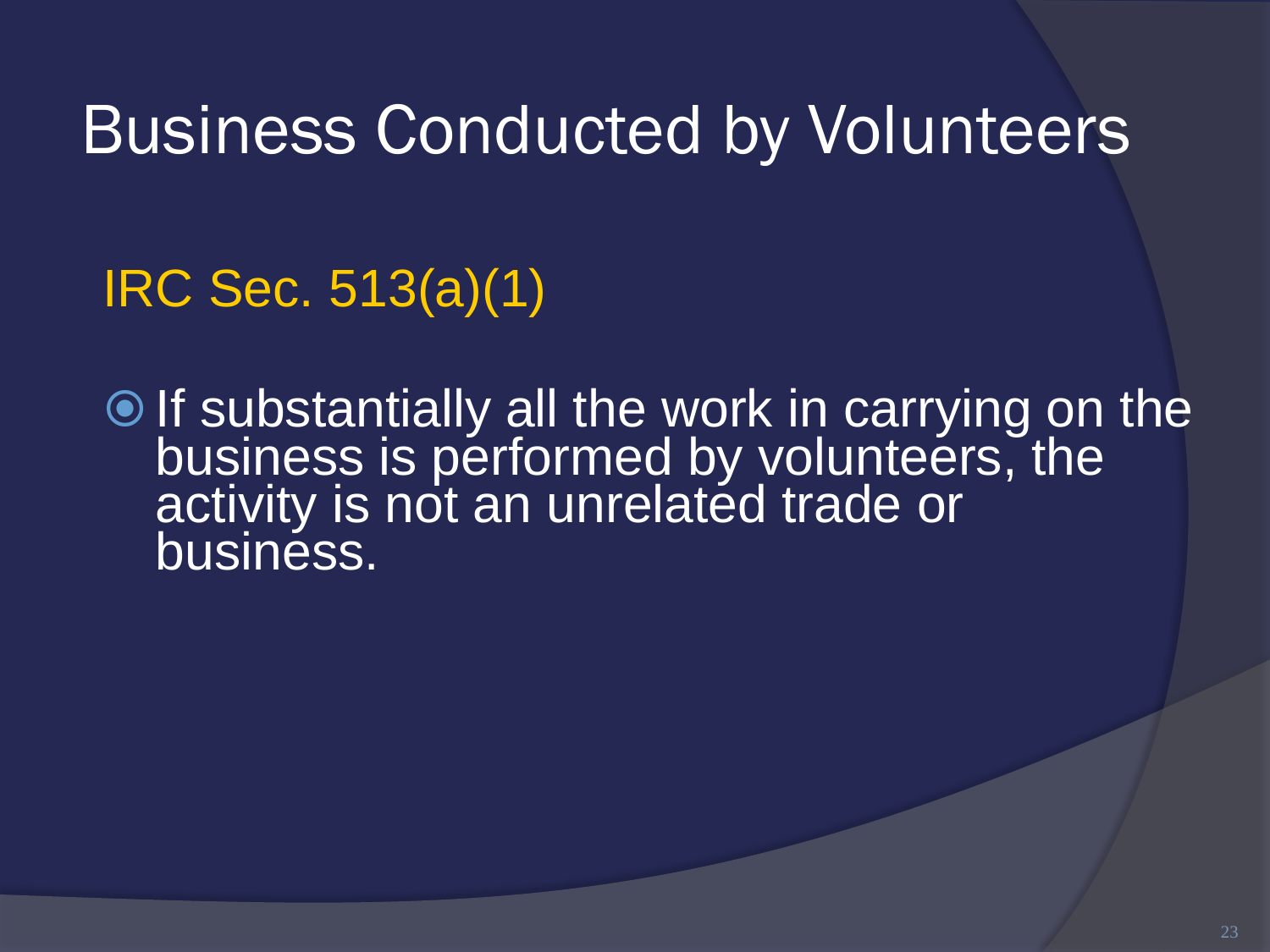### Sale of Donated Merchandise

#### IRC Sec 513(a)(3)

- **◎ Sale of merchandise that has been received as** a gift or contribution does not constitute unrelated business income.
- Auctions and similar sales of donated items can be conducted without creating UBTI.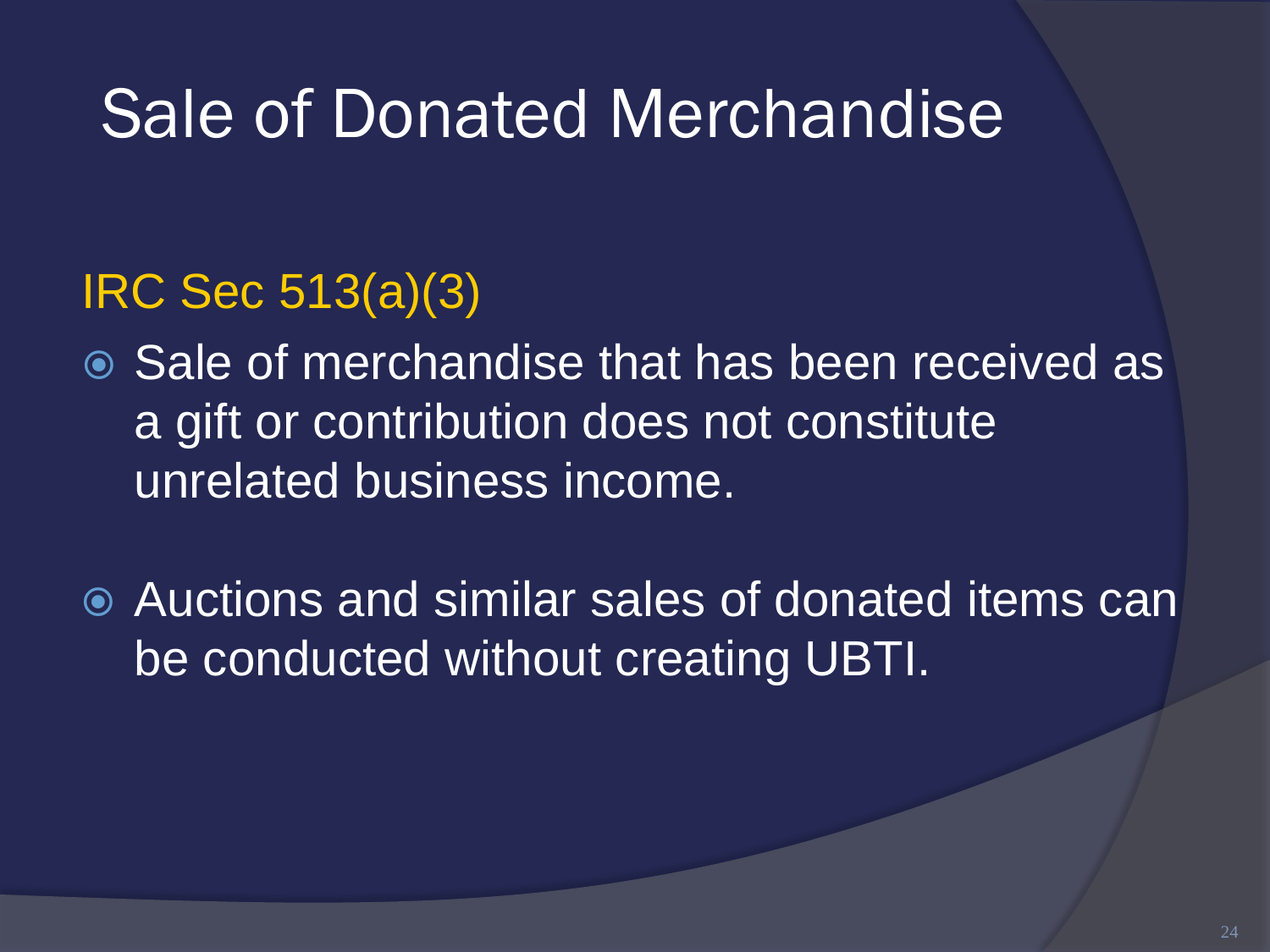## Convenience Exception

### IRC Sec. 513(a)(2)

- An activity carried on for the convenience of members, students, patients, officers, or employees is not an unrelated trade or business.
- Sales to alumni do not qualify for the convenience exception (TAM 9645004).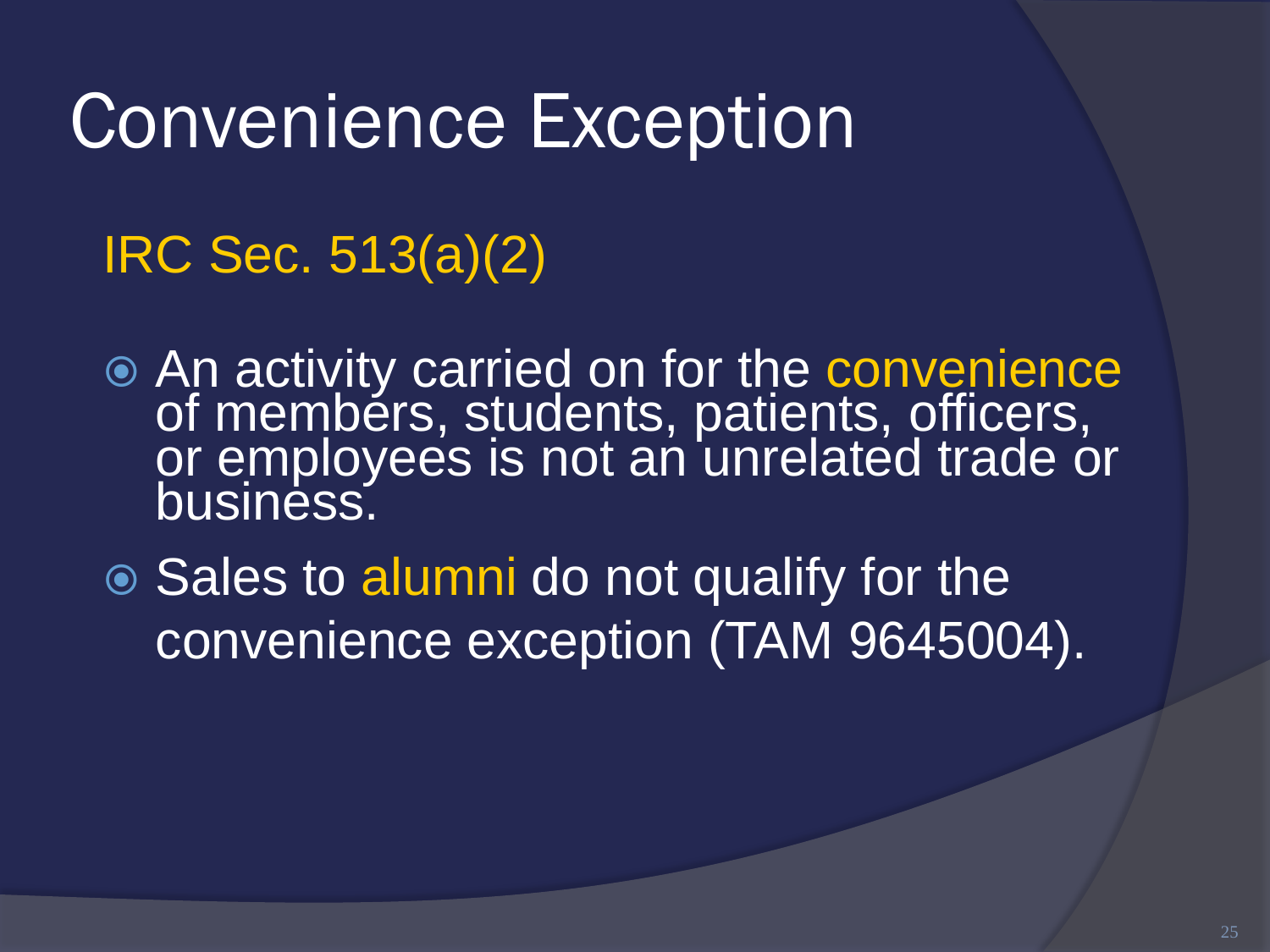### Qualified Sponsorship Payments (QSP)

#### IRC Sec. 513(i) - Exclusion for QSPs

- Payment from a person engaged in a trade or business, with no expectation of any substantial benefit other than use or acknowledgement of the name or logo of person's trade or business.
- Use may be in connection with activities of organization, but may not include advertising products or services.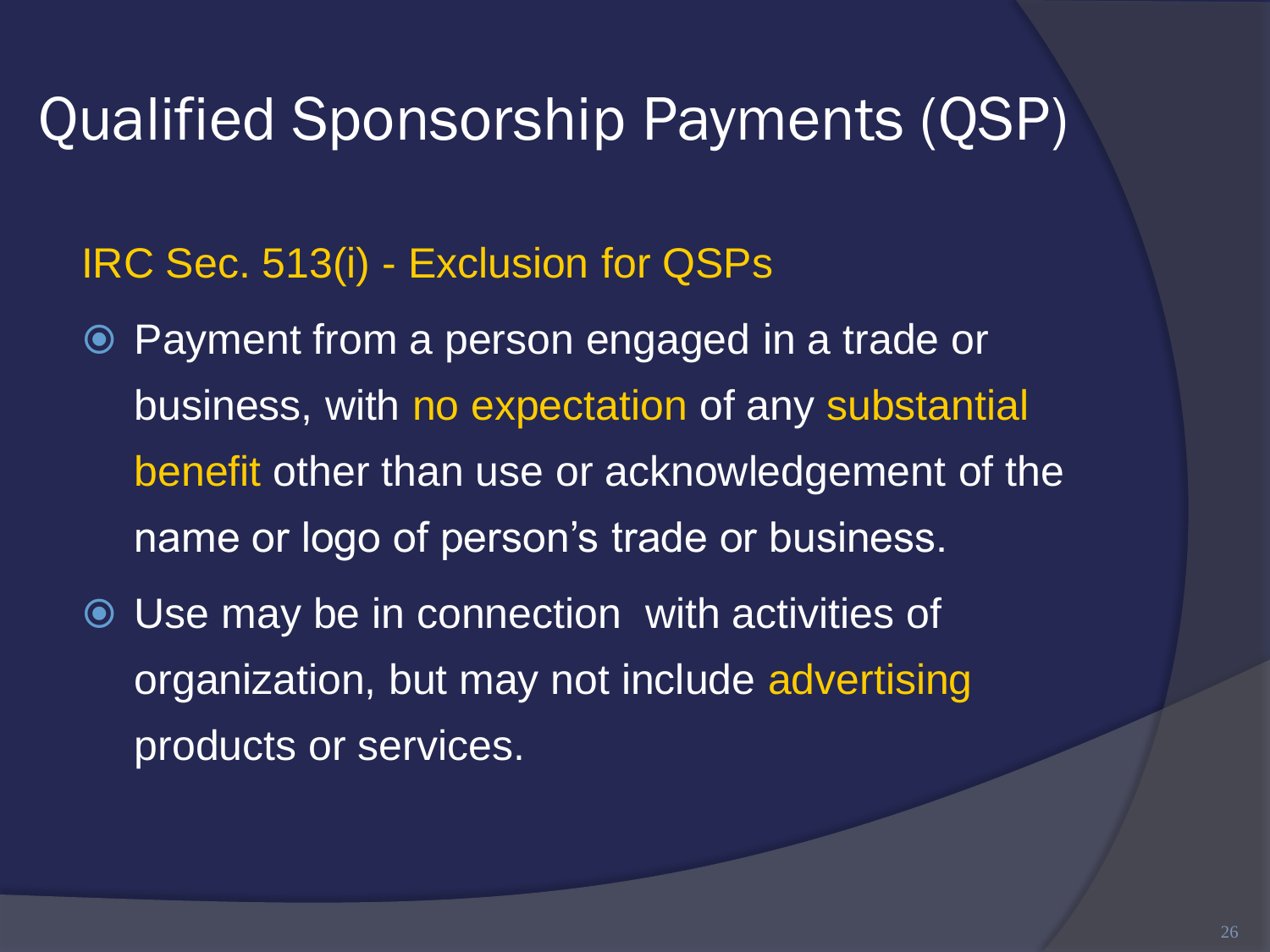## Taxable Advertising

 Messages or other program materials broadcast or otherwise displayed in connection with a specific sponsored event to promote a company in exchange for corporate sponsorship payment is considered taxable advertising.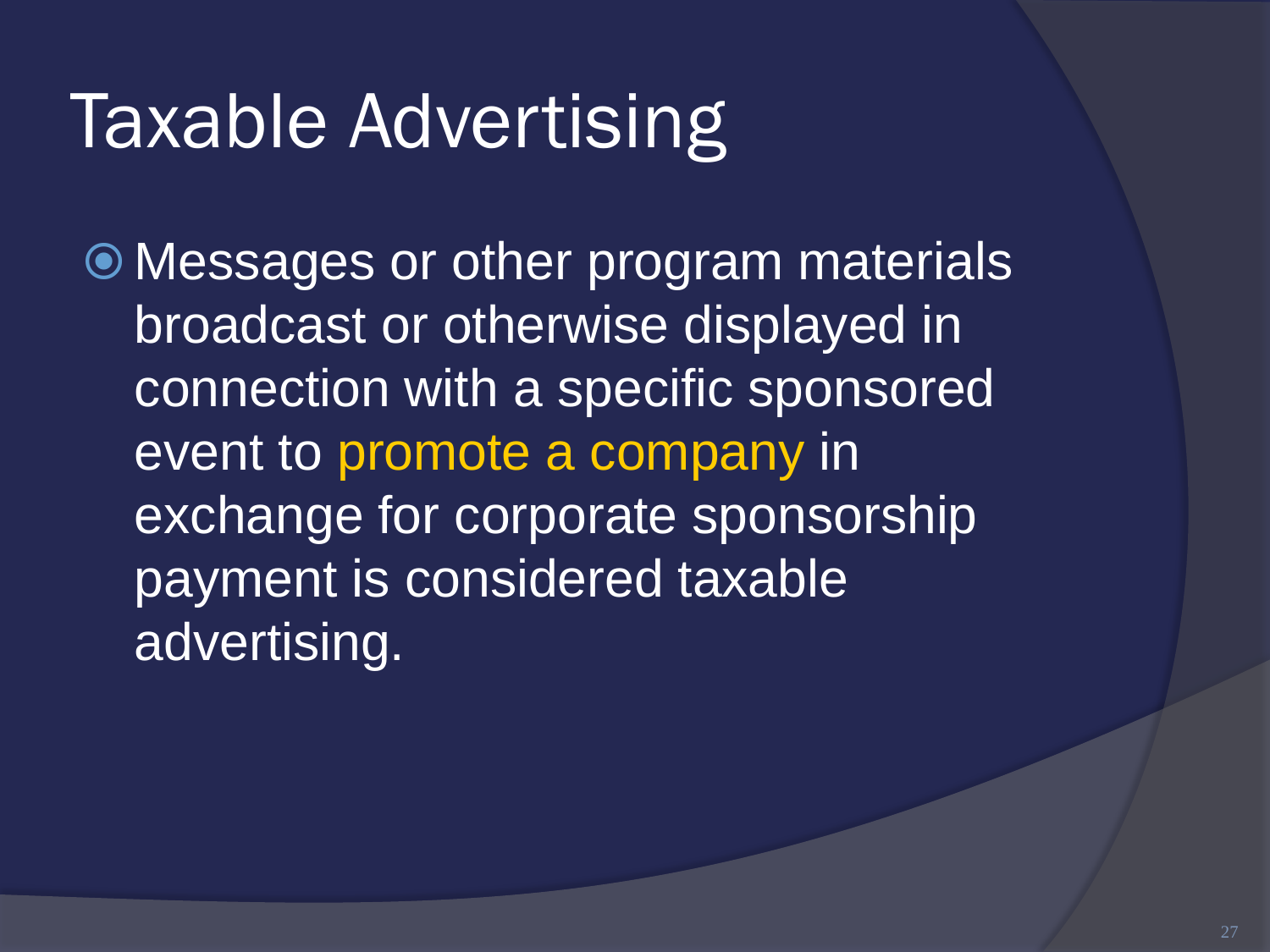## Taxable Advertising

- Following factors would indicate that an organization is engaged in advertising:
- **Qualitative of comparative language,**
- **■** Price of savings information,
- A call to action,
- An endorsement, or
- An inducement to buy, sell, rent, or lease sponsor's product or service.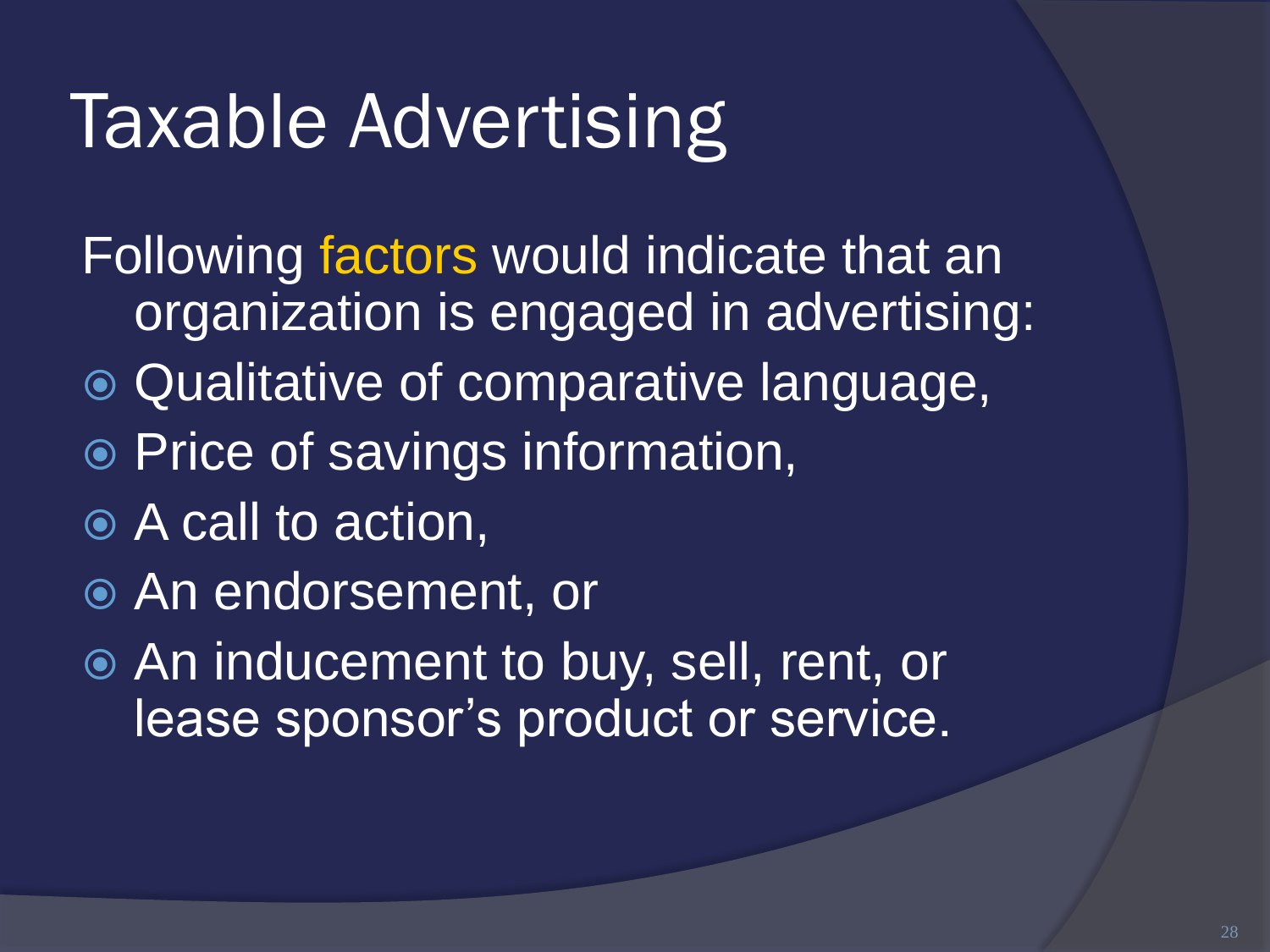### Potential UBI-Generating Activities

- Advertising Sale of commercial advertising space
- Alumni Affairs Sale of travel tours
- Bookstore Sales to the general public
- Computer Center Sale of surplus computer time
- Parking Rental of parking spaces to the general public
- **Printing Sale of printing services**
- **Recreation Sale of memberships to the general public**
- Rent Rental of space including personal property or services